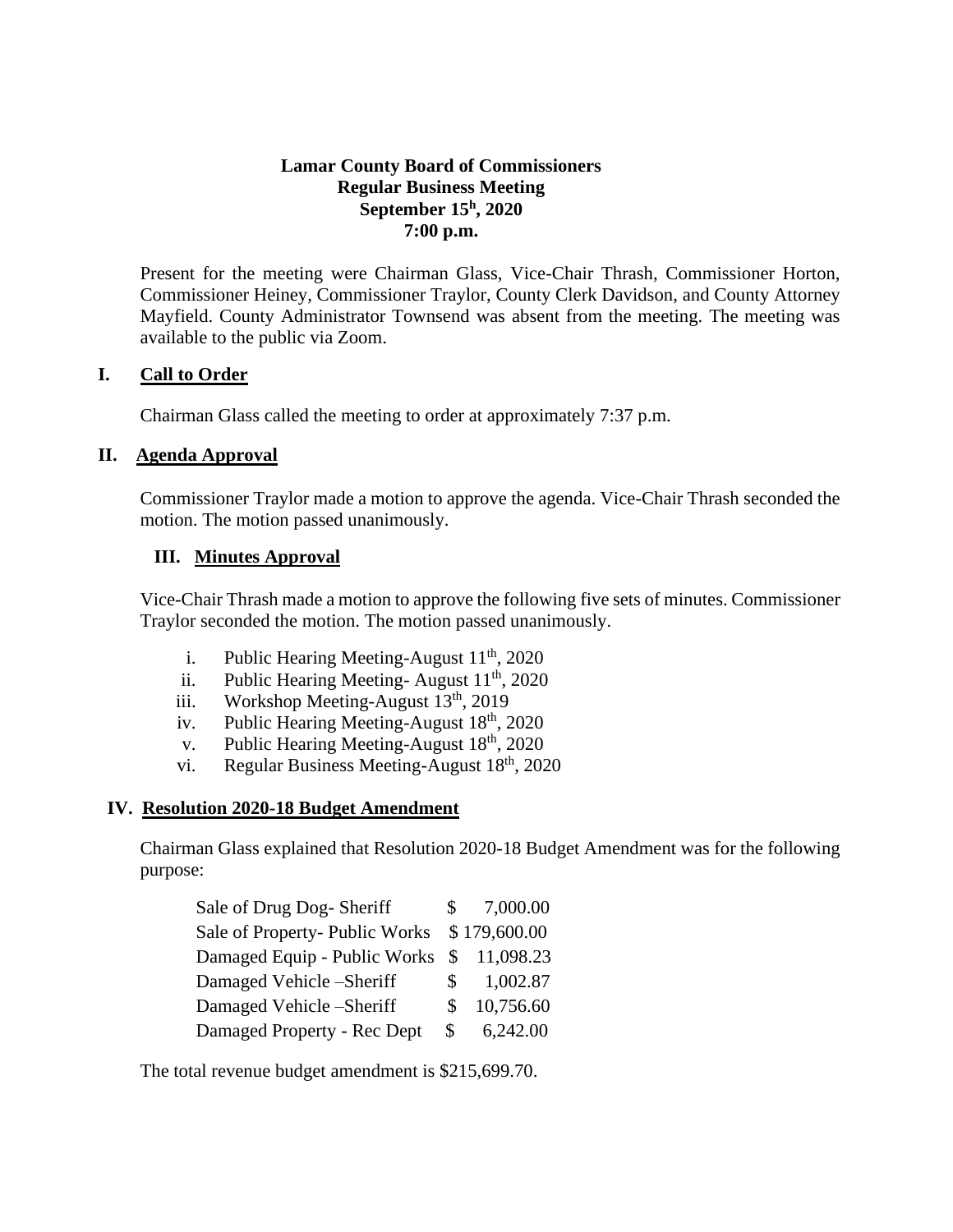Commissioner Horton made a motion to approve Resolution 2020-18 Budget Amendment. Commissioner Heiney seconded the motion. The motion passed unanimously.

#### **V. Resolution 2020-19 by XCELL Properties-Minor Subdivision-Grove Park**

Vice-Chair Thrash asked about approving Resolution 2020-19 XCELL Properties-Minor Subdivision-Grove Park and if any special exceptions are addressed now. Planning and Community Development Director Buice said that she had broken up this project with the subdivision part of it and the rezoning part of it. She said that the subdivision portion of the project is taking the 13 plus acres and dividing it into the 6 parcels. Vice-Chair Thrash made a motion to approve Resolution 2020-19 XCELL Properties-Minor Subdivision-Grove Park. Commissioner Traylor seconded the motion. Chairman Glass stated that Resolution 2020-19 XCELL Properties-Minor Subdivision-Grove Park has a condition of 1600 square ft. minimum. Vice-Chair Thrash withdrew her motion approving Resolution 2020-19 XCELL Properties-Minor Subdivision-Grove Park. Vice-Chair Thrash asked Mr. Stringer if the Board of Commissioners approved the Resolution with the 1600 square ft. condition, would he agree to build 1600 square ft. homes. Mr. Stringer replied that he would sell the lots. Chairman Glass suggested that they modify the 1600 square ft. condition. Planning and Community Development Director Buice said that on final plats you can have a square ft. minimum. Commissioner Heiney said that he appreciated the arguments from the people that do not want to see the property rezoned but he does not think that some of the arguments are fair. He said that the curve and the traffic will not change the subdivision. Commissioner Heiney said that it is questionable whether or not the property value will go down as a result of the subdivision. He said that they would relocate the power line anyway so that is not a factor. He said that the streams and the lakes could be a problem and said that this is an area for concern but not the other arguments. Chairman Glass said that if they rezone this subdivision to R-3 it only affects this particular property. He said if another piece of property on Grove Street is zoned A-R it will stay A-R. Chairman Glass called for a motion to approve Resolution 2020-19 XCELL Properties-Minor Subdivision-Grove Park. Vice-Chair Thrash made a motion to approve Resolution 2020-19 XCELL Properties-Minor Subdivision-Grove Park changing the condition from 1600 square ft. to 1200 square ft. minimum. Planning and Community Development Director stated that this is the requirement in R-3 zoning. Chairman Glass suggested that they take out the 1600 square ft. condition. Vice-Chair Thrash began to amend her motion again and Planning and Community Development Director Buice stopped her and requested that they make the recommendation that the condition is 1200 square ft. minimum and stick-built only. Vice-Chair Thrash amended her motion to approve Resolution 2020-19 XCELL Properties-Minor Subdivision-Grove Park with the condition that the homes built on this property are stick-built only with a minimum square footage of 1200 square ft. Vice-Chair Thrash asked if they would also put in there about the soil and topography requirement. Planning and Community Development Director Buice said that these are all standard requirements. Vice-Chair Thrash said that he had already done these anyway. Planning and Community Development Director Buice said that they will do these before any building is started. Vice-Chair Thrash noted that all of this is included in permitting as well. Chairman Glass called for a motion from Vice-Chair Thrash to approve Resolution 2020-19 XCELL Properties-Minor Subdivision-Grove Park with the condition that the homes be stick-built with a minimum of 1200 square ft. Chairman Glass called for a second to the motion and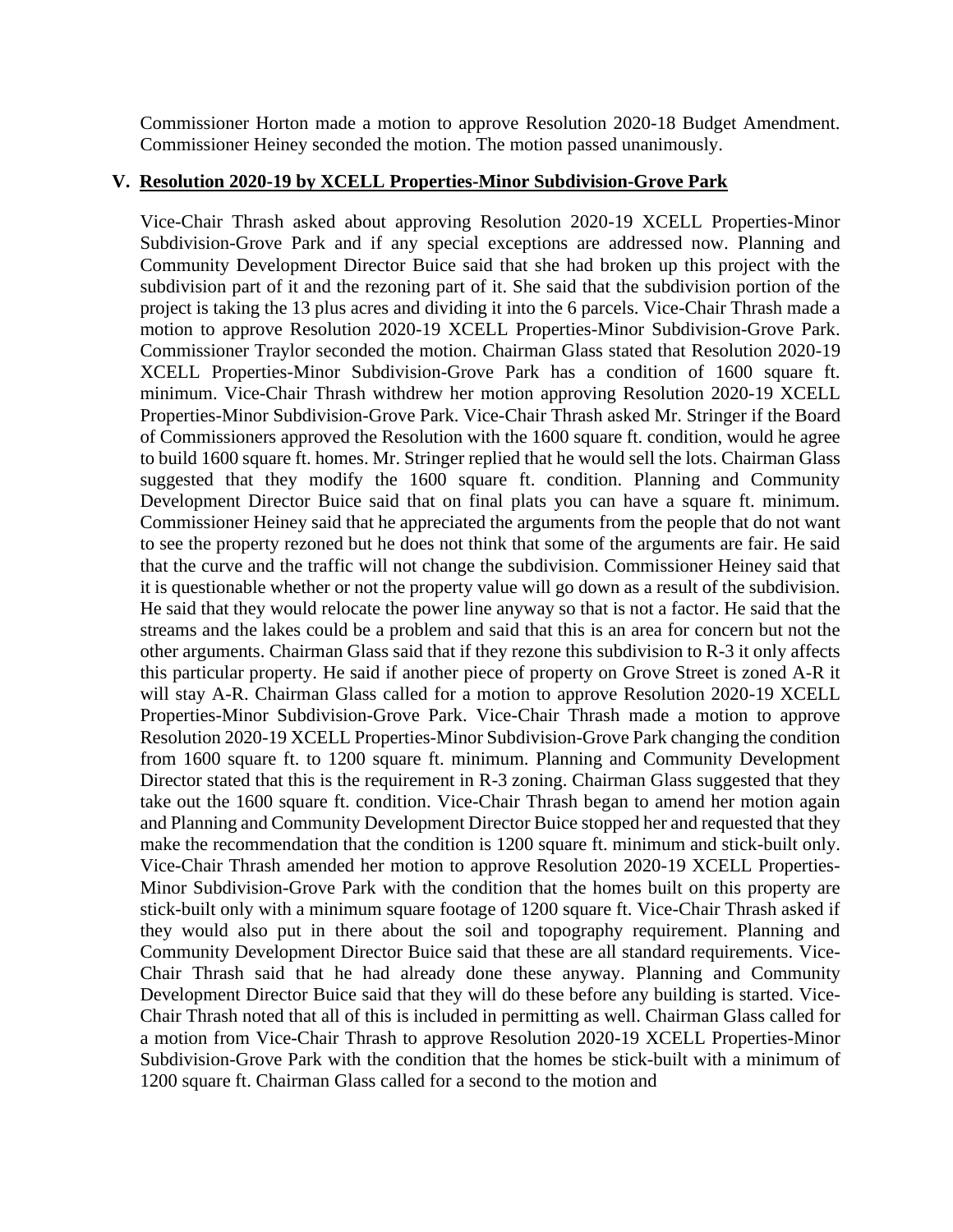there being none called the motion dead. Vice-Chair Thrash said that she is not going to allow Mr. Stringer to have to go through this again. Vice-Chair Thrash withdrew her motion and made a motion to table this until next month's meeting when they could get some questions answered and some things straightened out. She said that she did not want for him to have to wait another year and said that this is ridiculous. Vice-Chair Thrash withdrew her motion and made a motion to table the approval of Resolution 2020-19 XCELL Properties-Minor Subdivision-Grove Park until next month's meeting. Commissioner Heiney seconded the motion.

Mr. Stringer said that he would withdraw his petition for the subdivision and said that he would leave Grove Park as is. Vice-Chair Thrash said that now they can have mobile homes. Planning and Community Development Director Buice said that this is why she separates the subdivision and the rezoning request because one can happen without the other. She said that Mr. Stringer had already submitted a minor subdivision plat, and this is what the first vote is for. She said that if it is not going to be rezoned to R-3 then this board can approve the subdivision plat and not approve the rezoning and it would stay in A-R. Planning and Community Development Director Buice asked Mr. Stringer if he would submit the subdivision application with the same layout. Mr. Stringer replied that he would be in her office tomorrow with a new subdivision plat for the Planning and Zoning board to approve. Planning and Community Development Director Buice asked if it would have the same lot lines. Mr. Stringer said that it would be identical. Planning and Community Development Director Buice said that if they are voting on an identical layout then why not approve it. Vice-Chair Thrash said that it does not satisfy the citizens that spoke in the meeting and who apparently think that people who rent or who live in smaller houses are beneath everybody. She said that she knew that they were afraid and understandably so. Vice-Chair Thrash said that none of them know if these houses are going to turn into rental houses. She said that what they do know is that people have built 900 square ft. rental houses on Grove Street and they have lived in them for 40 years. Vice-Chair Thrash said that they do know what is going to happen and said that she could not satisfy their concerns. Vice-Chair Thrash said that one of the hardest things that the board does is zoning. She said that they have to balance everything out and try to please everybody. Vice-Chair Thrash said that she is with them and she understood their concerns. She said that rental property historically can turn into places that you do not want to have next door to you. Vice-Chair Thrash said that she rents, and she takes care of her property but said that she knows that some people do not. She said that she does not see anything that they were suggesting that is going to satisfy their concerns. Planning and Community Development Director Buice said that the first vote is for the land to be divided into six smaller parcels. She said that dependent on their answer then the second part of the project, that comes up for a vote, is for the rezoning and what size homes should be on that property. Vice-Chair Thrash said that if they don't approve the R-3 rezoning proposal and they leave it zoned A-R then Mr. Stringer can present the exact same plat but will then have to build a minimum of 1400 square foot homes based on the A-R zoning. Planning and Community Development Director Buice addressed the board and said that if Mr. Stringer is going to present the exact same plat again, why not approve the subdivision proposal tonight, and when it comes to the rezoning proposal section on the agenda, the board can deny the rezoning and then by default you will have six parcels that are zoned A-R. Chairman Glass reiterated Planning and Community Development Director Buice and said that if they approve the plat submitted tonight the board can still deny the rezoning proposal and it will stay A-R zoned and Mr. Stringer can divide the six parcels and build 1400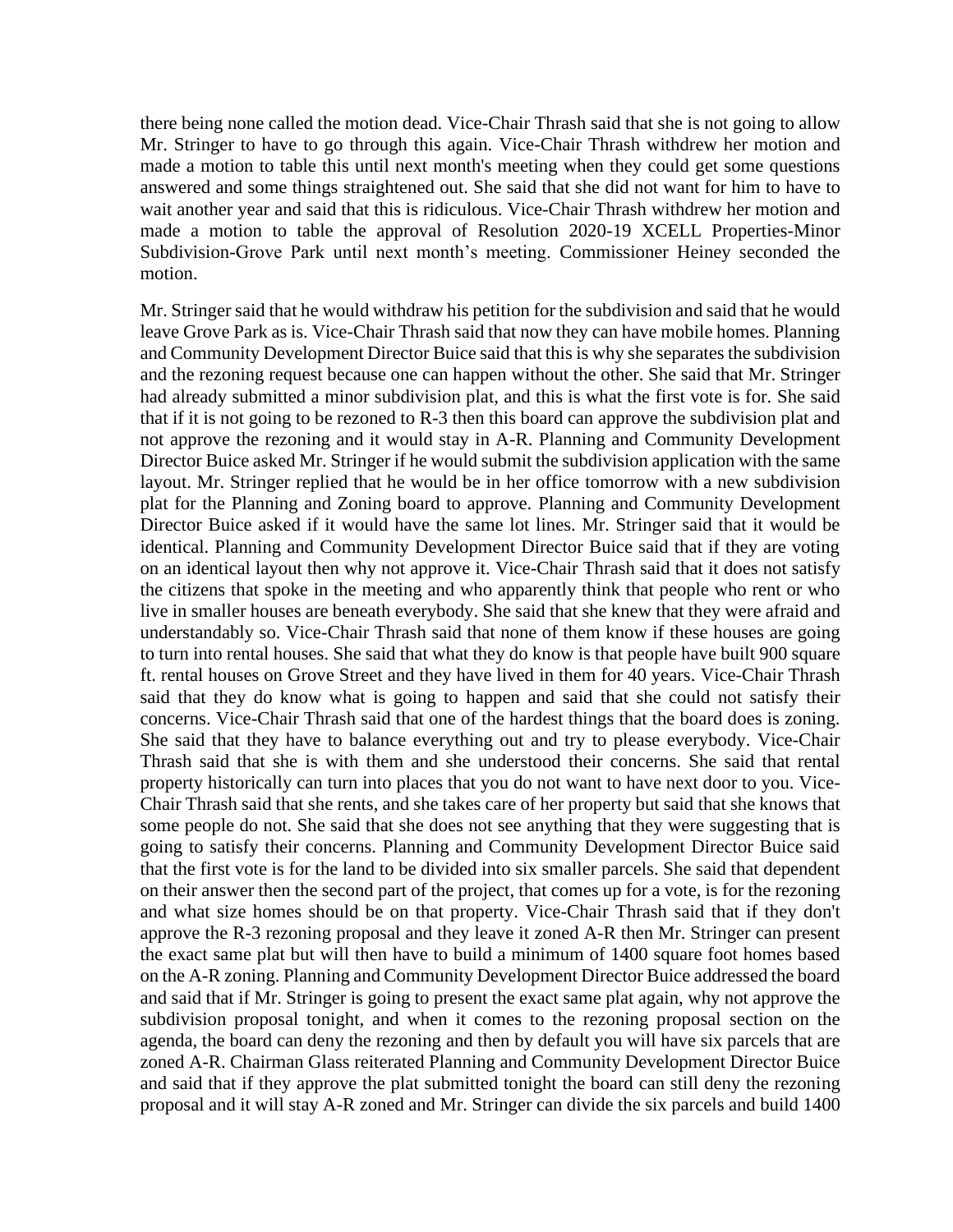minimum square ft. homes based on the A-R zoning. Mr. Stringer said that the real difference is that he will have to build 1400 minimum square ft. homes instead of 1200 square ft. homes.

Mr. Stringer requested to add to Chairman Glass's analysis. He said that this will not only increase the square footage, but it also requires the developer to form an HOA and then enforce the HOA dues which he would impose making even more stringent than what the ordinance provides. Chairman Glass said that if this is what the board approves then this would be totally up to him. He said that Mr. Stringer could still put in an HOA even it is rezoned R-3. Mr. Stringer said that the HOA board would consist of all the people in the audience who spoke tonight. He said if one neighbor steps out of line and brings in farm animals he will have to go before their HOA president and the board. Mr. Stringer said that he would prefer that the County govern the use of the property. He said that on something this small, the politics do not work that well because you are pitting neighbor against neighbor especially when you only have six neighbors in your association and four of them are board members. Vice-Chair Thrash said that you are not just considering those six neighbors but that you are also considering the other people who are present at the meeting as well. Vice-Chair Thrash said that the impact is not just on those six neighbors it is also impacting the others. Chairman Glass said that the HOA is up to Mr. Stringer.

Commissioner Horton said that he heard the constituents that spoke tonight and he heard that their main concern is that the property stay zoned A-R. Commissioner Traylor inquired about the Planning and Zoning Board's recommendation to put a condition on Resolution 2020-19 XCELL Properties-Minor Subdivision-Grove Park that the homes be a minimum of 1600 square feet. Planning and Community Development Director Buice said that this would be to rezone to R-3 with a 1600 square foot minimum per home. She said that it is the option of the board to rezone with any condition and said that it does not have to be 1600 square ft.

Mr. Stringer said that he wanted the board to govern and said he would accept the R-3 zoning and 1400 square foot minimum. Commissioner Heiney said he thought that this would be acceptable. Mrs. Ward said that they wanted to leave the zoning at A-R, and it is already a 1400 square ft. minimum. Mrs. Ward said that he can do exactly what he says he is going to do and build 1400 square foot homes in A-R zoning. Mrs. Ward said that their concern is setting a precedent. Mrs. Ward said that Mr. Stringer is saying that there are houses on Grove Street that are already zoned R-3. Mrs. Ward said that this is on the other end of Grove Street. Vice-Chair Thrash said that homes in the vicinity of the subdivision are zoned R-3 based on the map Mr. Stringer presented. Mrs. Ward said that those houses are grandfathered in and have been there for about 40 to 50 years. Planning and Community Development Director Buice said that the R-3 zoning in this area happened about three years ago. She said that she wanted the board to understand that if they approve the subdivision as an A-R subdivision it goes in direct conflict with what has just been proposed for A-R zoning. Commissioner Heiney pointed out that R-3 zoning is more restrictive, and Planning and Community Development Director Buice said that R-3 zoning is much more protective. Commissioner Heiney said that it is better for the neighborhood. Planning and Community Development Director Buice said that it is more restrictive for home businesses such as those that have workshops in their backyards, where they are doing taxidermy. Planning and Community Development Director Buice said that they can do this in A-R zoning but not in R-3 zoning. Mrs. Ward said that they are okay with this because it is A-R zoning. Mrs. Ward said that they are okay with the cows,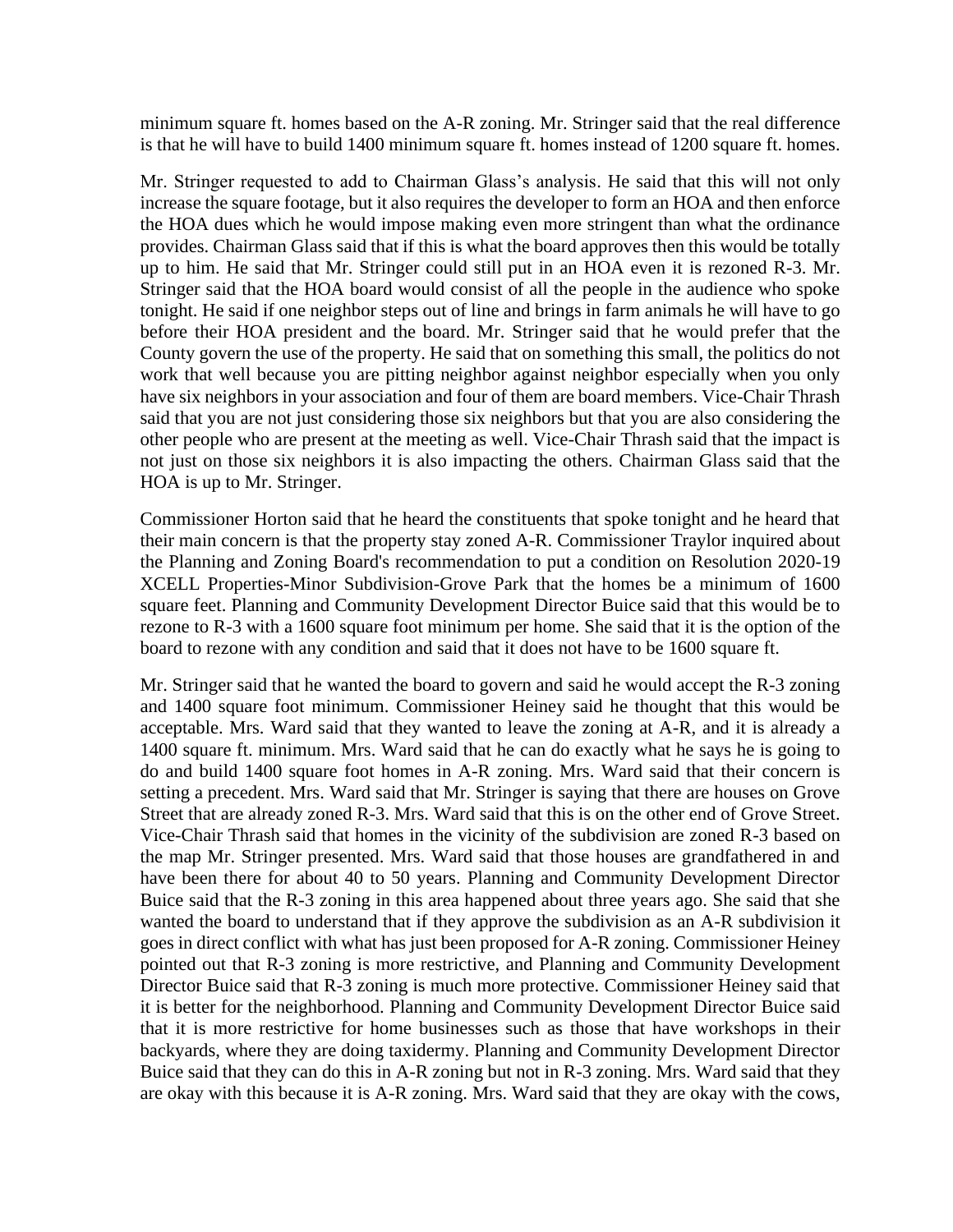chickens, and the goats. Planning and Community Development Director Buice said that the problem that they have in code enforcement is that when you have a more permissive zoning district with small lots, the number of complaints is high. Mrs. Ward asked Planning and Community Development Director Buice if they do not change the zoning, does she they think that someone will have these types of animals. Planning and Community Development Director Buice said that she guaranteed that they would. Mrs. Ward said that if they do then they do not have a problem with it. Commissioner Heiney said that in a more restrictive zoning they could not do it and that is the purpose of the rezoning. Mrs. Ward said that the neighbors feel like they are catering to what it is that Mr. Stringer wants and said they need to think about what the rest of the community wants. Vice-Chair Thrash said that they had discussed that, and they are trying to have a happy medium so that everybody that is impacted is protected. She said that with the R-3 zoning it is more restrictive and keeps people from having to deal with issues like someone putting a cow in their yard in A-R zoning. She said that someone could put in ducks, or a pool with a pool house and then someone can live in that pool house. Mrs. Ward said that this is what they discussed earlier with the trucks and said that it is a rural area and if that is what they choose to do then they can because it is their property. Mrs. Ward said that the complaints may not be legitimate, but they are sincere. Vice-Chair Thrash said that they are already there, and they are already dealing with the traffic. Mrs. Ward said that she understands that, and it is zoned A-R and they will have to deal with this anyway. Mrs. Ward said that in A-R zoning, Mr. Stringer can build 1400 square foot homes. Vice-Chair Thrash said that this will not slow down the traffic. Mrs. Ward said that their concern is about changing the zoning. Vice-Chair Thrash said that their argument doesn't hold water because from a legal perspective, they already have the traffic, they already have the curve, and these things won't change even if Mr. Stringer builds a 1600 square foot home and said that she understood where Mrs. Ward was coming from.

Commissioner Traylor said that he understood the point that Mrs. Ward was trying to make is the fear of spot zoning. He said that if they zone one lot R-3 and then they request for another lot to be zoned R-3 and then another lot zoned R-3, then all of them become zoned R-3. Mrs. Ward said that she knows the growth is going to come but said it can come with it still being zoned A-R. Commissioner Heiney said that what Mrs. Ward is saying is that when people move into an area, that is zoned A-R, they expect it to stay A-R. He said that they move there and live that A-R life and then houses start becoming zoned R-3. Commissioner Heiney said that it is perception. Vice-Chair Thrash asked what the "R" stood for? Commissioner Heiney responded that it stood for residential. Commissioner Heiney said that if someone moves into an area and they specifically look for A-R zoning for a reason then Mrs. Ward has a legitimate concern. Mrs. Ward said that it has to do with the density. Commissioner Heiney said that Mr. Stringer pointed out that there are several R-3 zoned properties next to Mrs. Ward's property, so R-3 zoning is already there, and they are just adding six more houses. Mrs. Ward said that those six houses can be added in A-R zoning. Commissioner Heiney said that this is not good for them because it is less restrictive, and they can do things on the property that will annoy them. Mrs. Ward said that it would not bother her for them to be there and said that another one of her concerns is with the water runoff and the creek bed. Chairman Glass said that there are permitting restrictions that would protect this regardless of whether it is A-R or R-3 zoned. Vice-Chair Thrash agreed that there would be permitting restrictions. Mr. Dixson said that those 1200 square foot houses are not going to sell. Vice-Chair Thrash said that this is a moot point because Mr. Stringer has agreed to build 1400 square foot homes. Commissioner Heiney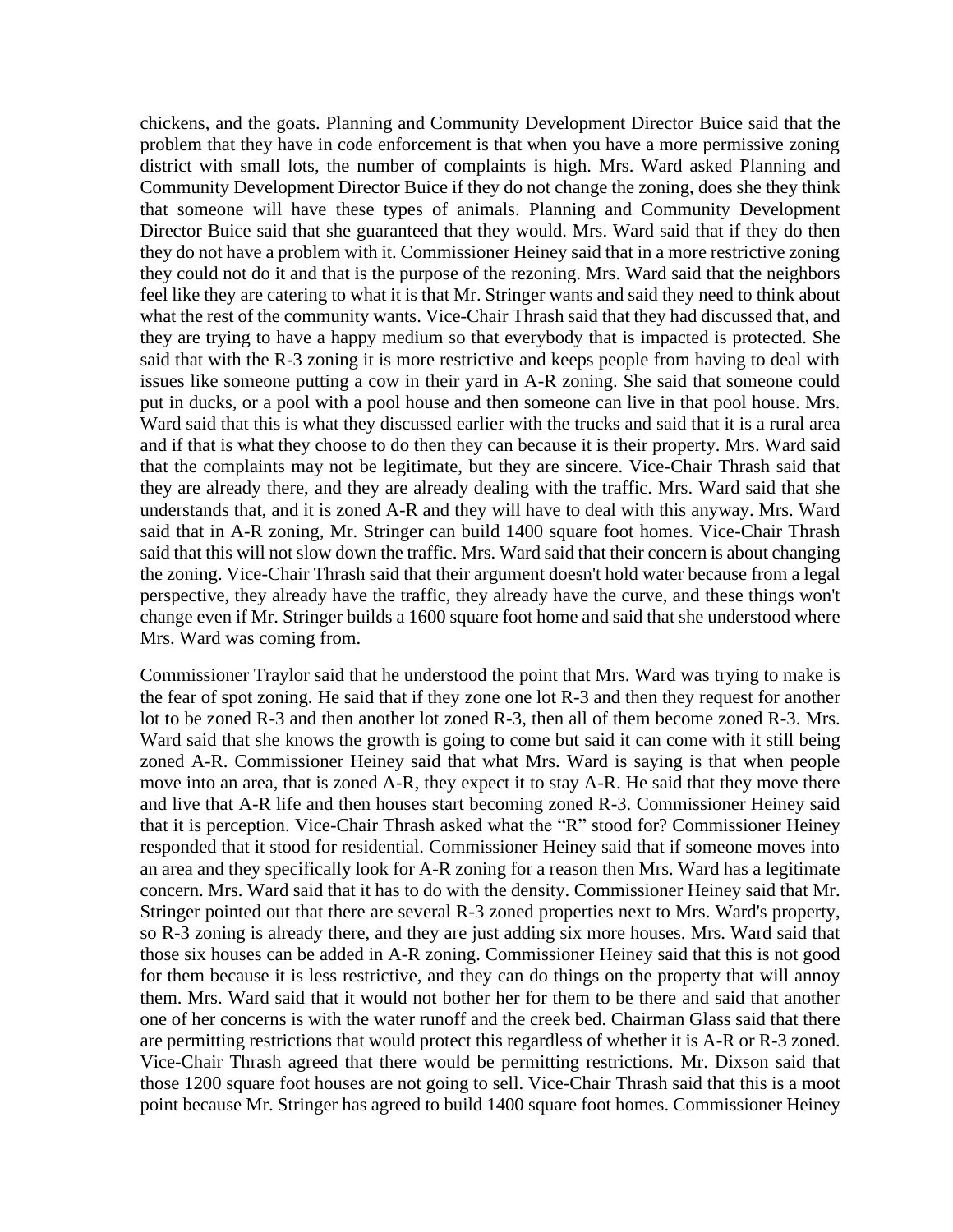said that if Mr. Stringer does not sell the homes then that is his problem and not the Board's. Commissioner Heiney said that Mr. Stringer is a businessman and he has built thousands and thousands of homes and he knows better than anyone if they will sell or not, otherwise, he would not waste his money on it. Commissioner Heiney asked Mrs. Ward why she supports A-R zoning versus R-3 zoning. Mrs. Ward said that it is already A-R zoned. Commissioner Heiney said that this is the same thing. Mrs. Ward said it was not. Commissioner Heiney asked Mrs. Ward why she supports A-R zoning with six homes, but she does not support R-3 zoning with six homes. Mrs. Ward said that it has to do with the density. Mrs. Ward said that they had to figure out where they are going to locate these properties between the creek beds and now it is down to just six properties. Mrs. Ward said that they still have a concern about the water. Vice-Chair Thrash said that this will be covered in the permitting and Mr. Stringer has already done the soil studies. She said that she asked Mr. Stringer about this in the hallway during the break. She said that there is only one lot that may have to be dealt with differently and then Mr. Stringer said he would let her know about the runoffs. Vice-Chair Thrash said that she already told Mr. Stringer that she wants to know about the runoffs. She said that whether you are A-R zoned or zoned R-3 they will still have to deal with these issues. Vice-Chair Thrash said that the point that Commissioner Heiney was trying to make is that if R-3 zoning is better for the neighbors then why was Mrs. Ward arguing that point.

Mrs. Benson, of 399 Grove Street, who was in the audience, said that the zoning doesn't bother her as much as the square footage does and the larger your house is the more likely you are to stay put. She said that with a 1200 square foot home you are going to have elderly people and they are only there for a few years. She said that if they are newlyweds, by the time, they have had their first kid they will be moving and there is going to be a high turnover rate. She said that all she wants is longevity and people that want to stay. Commissioner Heiney pointed out that Mrs. Stringer increased his proposal to a 1400 square ft. minimum. Mrs. Benson said that she was good with that.

Chairman Glass said that there was a motion from Vice-Chair Thrash to table the approval of Resolution 2020-19 XCELL Properties-Minor Subdivision-Grove Park. Vice-Chair Thrash withdrew her motion. Chairman Glass called for a motion for Resolution 2020-19 XCELL Properties-Minor Subdivision-Grove Park. Commissioner Traylor reminded everyone that the recommendation from the Planning and Zoning board was for a condition of 1600 square ft. minimum. Planning and Community Development Director Buice said that the recommendation was made because they first wanted it to be zoned to R-1 but she was not aware of the process of the Planning and Zoning board changing a zoning application during a Public Hearing. Vice-Chair Thrash said that Planning and Community Development Director Buice needs to make sure moving forward that they tell the Board of Commissioners why they are doing what they are doing and if this does not apply, then they should withdraw that special exception. Vice-Chair Thrash said that she does not want to go through this again. Planning and Community Development Director Buice said that the Board of Commissioners has the authority to change the zoning.

Vice-Chair Thrash made a motion to approve Resolution 2020-19 XCELL Properties-Minor Subdivision-Grove Park with the exception that the homes built on these properties will have a minimum of 1400 square ft. and that they are stick-built homes. Commissioner Heiney seconded the motion. Commissioner Traylor and Commissioner Horton opposed the motion.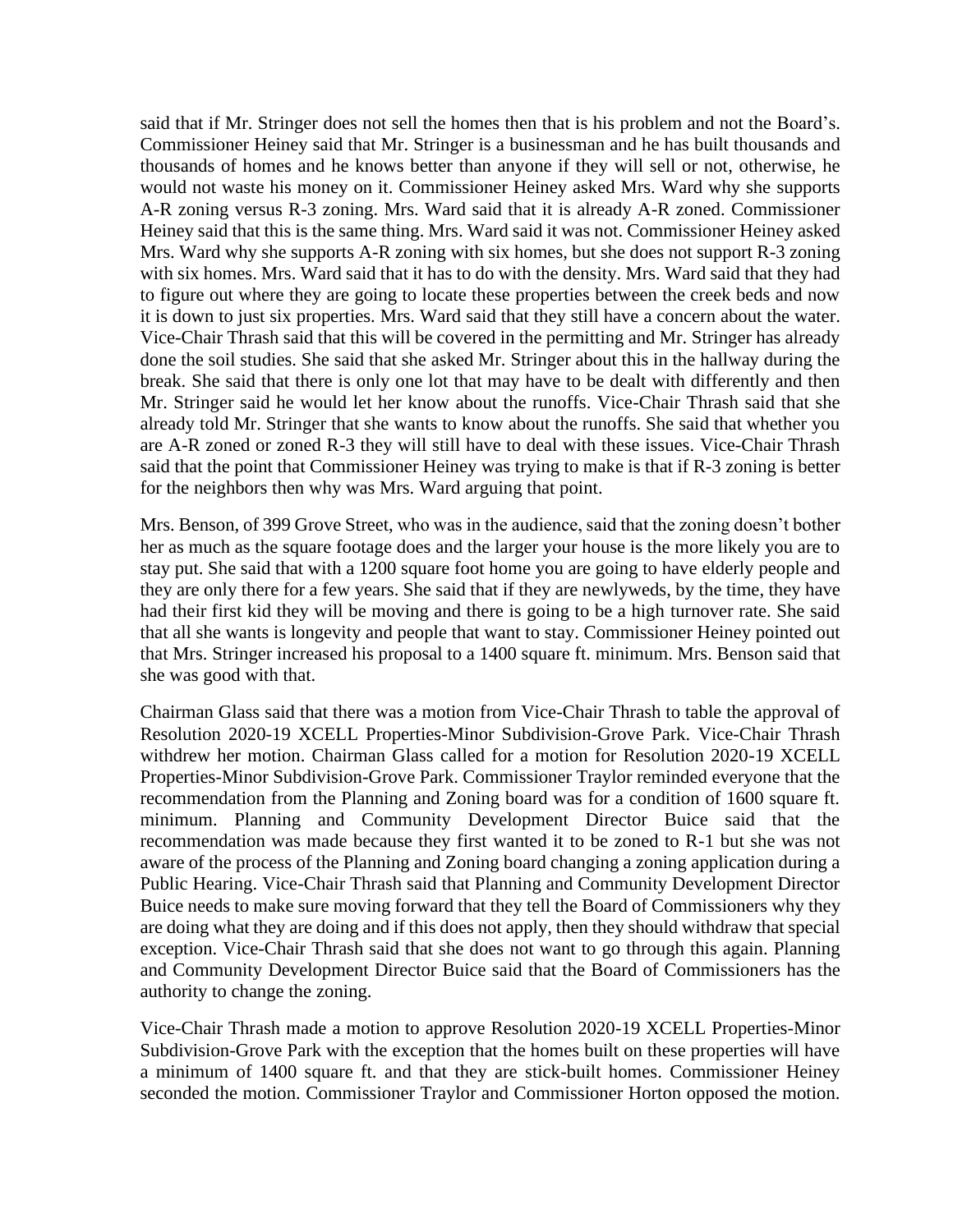Chairman Glass cast the deciding vote and voted to approve the motion. The motion passed 3-  $2<sub>1</sub>$ 

### **VI**. **Second Reading Ordinance 2020-06 Sec 82 Route of Travel Through Trucks**

Chairman Glass explained that there are five roads on the list for the Sec 82 Route of Travel Through Trucks; Burnette Road, Grove Street, Cannafax Road, Williams Road, and Berry Road. Planning and Community Development Director Buice stated that Grove Street was included on this list and said that the Department of Public Safety tickets the trucks that violate this rule. She said that if the truck is not going to a particular property on that road, such as Grove Street, then they can now get a ticket. Commissioner Heiney asked if they could drop the speed limit from the 45-speed limit maximum. County Attorney Mayfield said that they would have to ask the Sheriff's Office if the State will allow them to run radar on the road.

Commissioner Horton made a motion to approve the Second reading of Ordinance 2020-06 Sec 82 Route of Travel Through Trucks. Commissioner Traylor seconded the motion. The motion passed unanimously.

# **VII**. **First Reading 2020-07 Zoning Ordinance**

Planning and Community Development Director Buice said that everything was covered in the Public Hearing meeting and requested that the board set up town hall meetings in their districts in October. She said that the first reader for the Zoning Ordinance will be on the County website for review. Chairman Glass called for a motion for the First Reading 2020-07 Zoning Ordinance. Vice-Chair Thrash made a motion to approve the First Reading 2020-07 Zoning Ordinance. Commissioner Heiney seconded the motion. Vice-Chair Thrash asked if the First and Second Reading has to be month to month because her concern was that they get public input. County Attorney Mayfield said that they do not have to be approved month to month. Chairman Glass said that the goal is to make the Zoning Ordinance effective on January  $1<sup>st</sup>$ , 2021 but said that it does not have to be approved by January  $1<sup>st</sup>$ , 2021. Vice-Chair Thrash said that she is concerned that between now and next month that they do not have time to have a town hall meeting or to get with people to discuss it. Commissioner Heiney said that people may also be preoccupied with the election. The motion passed unanimously.

#### **VIII**. **First Reading 2020-08 Development Regulations**

Chairman Glass said that the First Reading of 2020-08 Development Regulations is the same procedure as the First Reading 2020-07 Zoning Ordinance. He said that there will be time for questions and public input before the Second readings. Commissioner Heiney made a motion to approve the First Reading of 2020-08 Development Regulations. Commissioner Traylor seconded the motion. The motion passed unanimously.

# **IX. Ordinance 2020-09 Rezoning by XCELL Properties**

Commissioner Horton made a motion for Ordinance 2020-09 Rezoning by XCELL Properties to remain A-R zoned. Chairman Glass asked Commissioner Horton if he was requesting that they not approve the Ordinance 2020-09 Rezoning by XCELL Properties. Commissioner Horton made a motion to deny Ordinance 2020-09 Rezoning by XCELL Properties.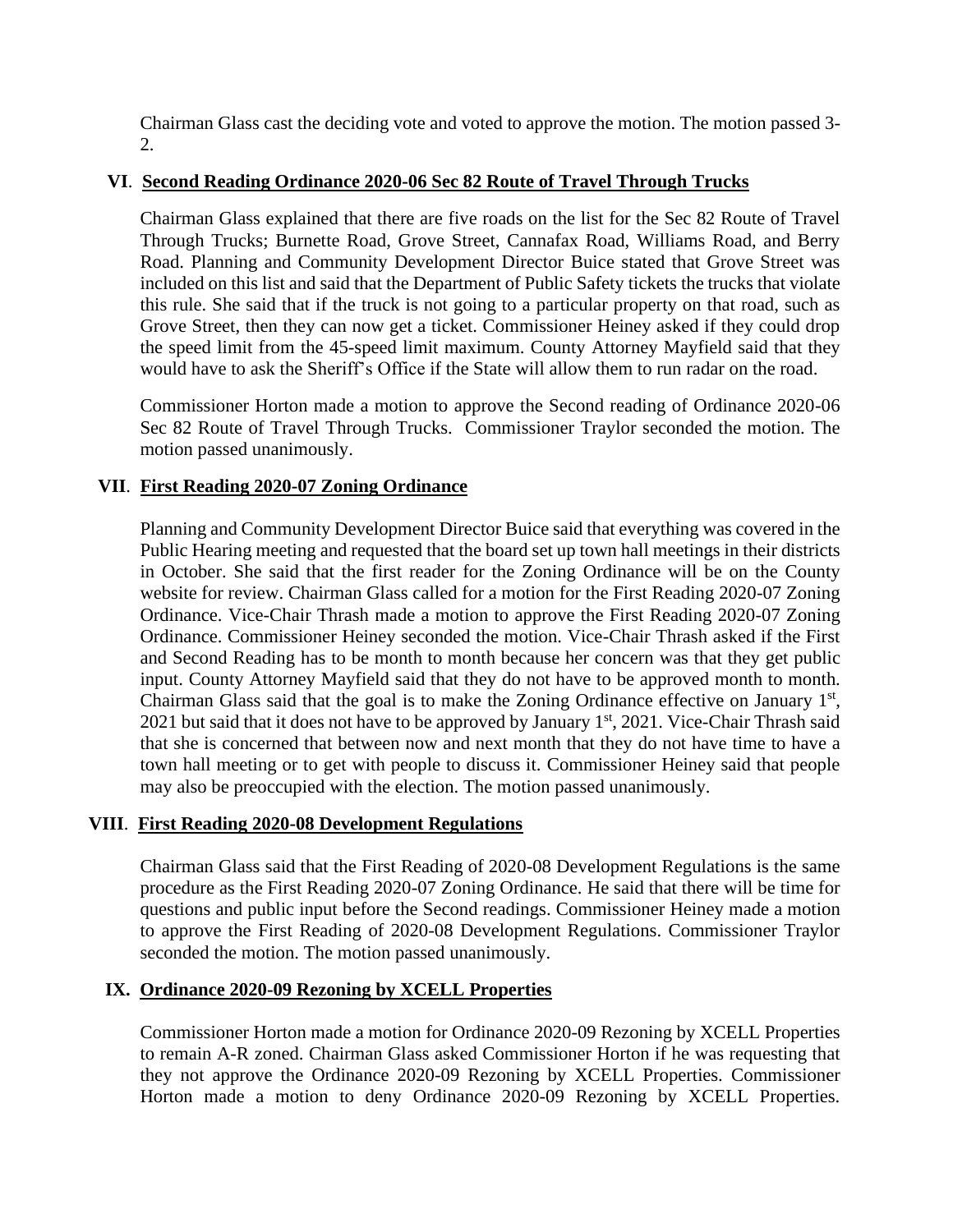Commissioner Traylor seconded the motion. Commissioner Heiney requested that they explain to him how this makes things better for the residents. Commissioner Traylor said that this is because the current properties, in that area, are A-R zoned. He said that for future boards this same conversation can be made about other properties and they can use this board's arguments for future case studies. He said that they are already going to make the stipulation as if it was R-3 zoned and they are already going to do what that they would need to as if it was R-3 zoned versus A-R zoned so there is really no need to change it. Commissioner Heiney asked if Commissioner Traylor is denying the fact that a more restrictive zoning benefits the people in Grove Park subdivision. Commissioner Traylor replied that it could. Commissioner Heiney asked how more restrictive zoning makes things worse for the people that live adjacent to it. Commissioner Traylor said it would not but said that they had just listened to the people that live in this area on Grove Street about why they should have more government. Commissioner Heiney replied that the purpose of zoning is to protect the people and the property owners and the people who want to use it. He said that in this case, a more restrictive zoning is actually more favorable. Commissioner Heiney said a more restrictive zoning benefits you because it restricts them from how they can use their property. Commissioner Horton said that he listened to the constituents and under A-R zoning they are keeping it agricultural, but they can still build 1400 square ft. houses, but they will be more satisfied. He said that they also heard that if it remains zoned A-R then someone who buys one of the six houses may want to have a cow or a horse. Commissioner Horton said that this is what they want and said that is why he made his motion. Commissioner Heiney said that if they leave it zoned A-R and someone has a few cows on their property, what if that starts to run off in the creek. Mr. Dixson said that cow manure does not affect human beings. He said that human feces are bacteria and that is what effects the human body. He said that cow and chicken manure come from animals. He said that wildlife drinks manure. Mr. Dixson said that wildlife feeds in those creeks. Mr. Dixson said that with the amount of water that comes into those creek beds there is going to be an overflow. Commissioner Heiney asked if he is okay with animals on someone's property. Mr. Dixson said that animals do not bother him. Mr. Dixson said that he is okay with this.

Planning and Community Development Director Buice addressed the concerns with the creeks. She said that she wanted everyone to understand that if it remains zoned A-R then you have the possibility of having two septic tanks per lot where if it was zoned R-3 there would only be one septic tank requirement. Mr. Dixson asked if there was a buffer. Planning and Community Development Director Buice responded that there is a buffer requirement of 20 ft. Mrs. Benson asked why there could be two septic tanks. Planning and Community Development Director Buice responded that because in A-R zoning you are allowed to have a guest house with no restrictions about how long someone can stay there and the Health Department requires a separate septic tank for each home. Mrs. Ward said that she understood that they could have guest houses if it remains zoned A-R. Planning and Community Development Director Buice said that this is correct, and they can be rented out to anyone.

Commissioner Heiney asked if a house in A-R zoning could be converted into a Bed and Breakfast (B&B). Planning and Community Development Director Buice said that in A-R zoning it is allowable to have an Air B&B.

Mr. Stringer said that if he sells a house to Mrs. Jones, he did not realize he could tell them that the house is special because they can build a rental house behind their new house for extra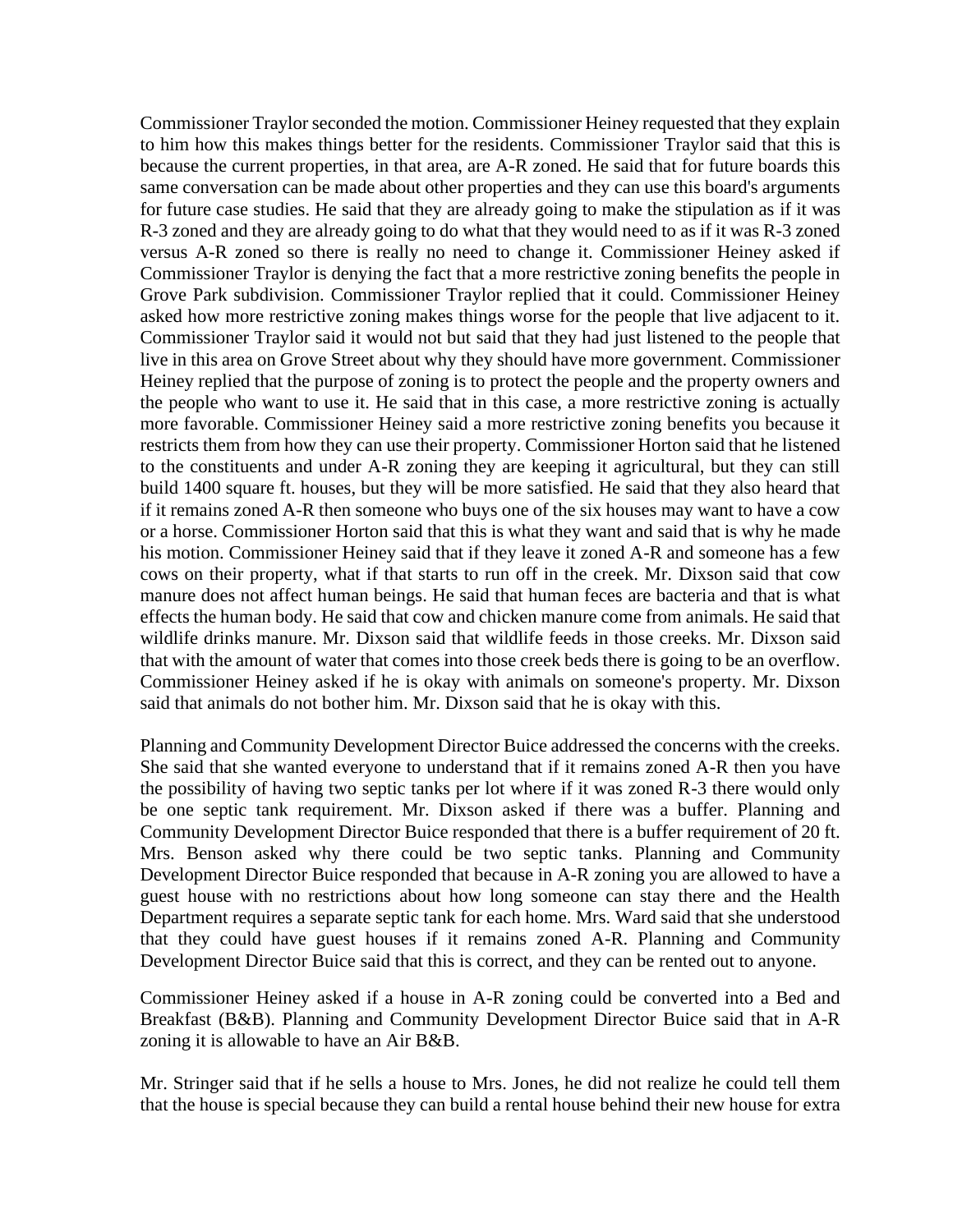income. Mr. Stringer said that if he can do that in A-R zoning he said that he would rather keep it zoned A-R. Mrs. Ward asked if two houses could be built on one lot. Vice-Chair Thrash responded that a guest house and a house can be built on the one lot. Commissioner Heiney said that this was not helping and said that what they are trying to convey is that it is better to have a more restrictive type zoning. He said that it protects the people living in the area. He said that it is not like they are looking for something radically different because it is already there. He said that if it is zoned A-R then it will potentially be more of a problem for each of them.

Chairman Glass called for a motion to deny the rezoning.

Ashley Giles of 425 Abbott Road addressed the board and asked Commissioner Heiney why he is wanting more restrictive zoning when he is a Commissioner who stays on point about loosening the restrictions. Commissioner Heiney replied that more restrictive zoning protects them. He said that they are not being restricted but it is the people that move in that will have more restrictive zoning and a certain level of restrictions about what they can do with their property. Commissioner Heiney said that if they are concerned about the density of the population in that area, under A-R zoning you can have two homes on each lot. He said that you can have a guest house and a rental house.

Chairman Glass called for a motion to deny the rezoning request. He repeated that Commissioner Horton made a motion to deny Ordinance 2020-09 Rezoning by XCELL Properties. Commissioner Traylor seconded the motion. Commissioner Heiney abstained from the vote. The motion passed 3-0 with one vote abstained. Chairman Glass said that the property remains zoned A-R.

# **X**. **Ordinance 2020-10 Rezoning by Thomas Lamb and Keri Thompson**

Commissioner Traylor made a motion to table Ordinance 2020-10 Rezoning by Thomas Lamb and Keri Thompson to gather more information and to have further discussion with the Planning and Zoning board. Commissioner Heiney seconded the motion. The motion passed unanimously.

#### **XI. 2020 Voting Delegate Designation**

Commissioner Heiney made a motion to approve Vice-Chair Thrash as the 2020 Voting Delegate Designation. Commissioner Horton seconded the motion. The motion passed unanimously.

# **XII. Quote from Michael's Asphalt for the Repair and Resurfacing of Old Alabama Road**

Chairman Glass explained that they had received a quote from Michael's Asphalt for \$17,000.00 for the repair and resurfacing of Old Alabama Road. Vice-Chair Thrash explained that this is for the pipe that was broken during the recent big rains. Chairman Glass reported that the funds will come from the Special Local Option Sales Tax (SPLOST). Vice-Chair Thrash made a motion to approve the quote from Michael's Asphalt for the repair and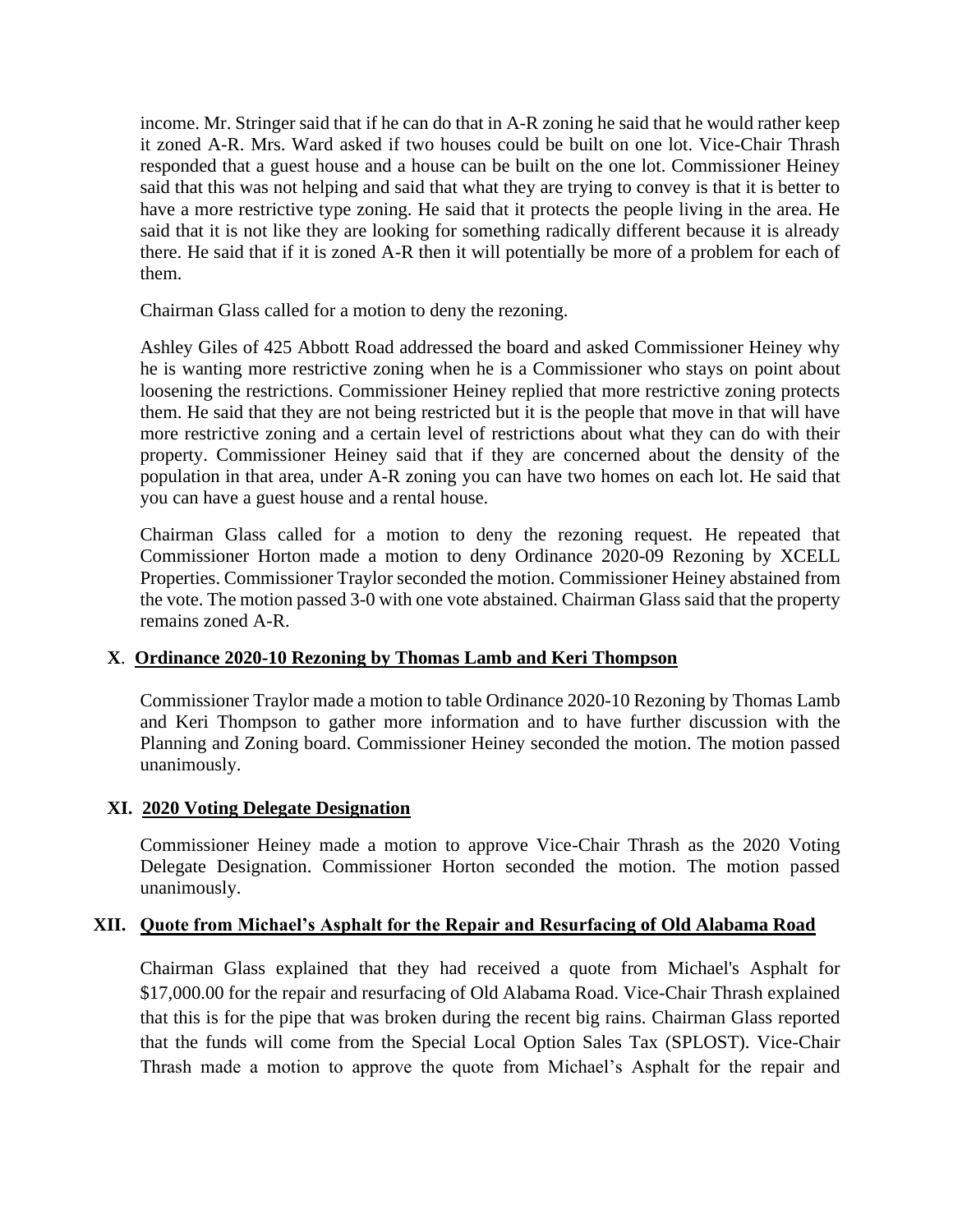resurfacing of Old Alabama Road for a cost of \$17,000.00. Commissioner Traylor seconded the motion. The motion passed unanimously.

# **XIII**. **Quote for Sheriff's Vehicle-SPLOST**

Chairman Glass explained that the Sheriff's Office had received a quote from Jeff Smith Dodge Jeep for \$26,317.00 for a Sheriff's car that will come out of SPLOST funds. Commissioner Traylor made a motion to accept the quote from Jeff Smith Dodge for \$26,317.00. Vice-Chair Thrash seconded the motion. The motion passed unanimously.

### **XIV. Recognition & Compensation of County Administrator**

Chairman Glass explained that County Administrator Townsend, absent for the meeting, had over the last 18 months been the County Administrator. He said that he had recently completed the Public Manager training from the Carl Vinson Institute of Government. Chairman Glass explained that County Administrator Townsend is now a Certified Public Manager and the board wanted to give him some recognition. Chairman Glass reported that he was home due to having COVID-19. Chairman Glass said that the board also wanted to consider his compensation based on receiving the certificate. Chairman Glass stated that they would discuss this in executive session and vote on this after the meeting.

### **XV**. **Administrator's Report**

In the absence of County Administrator Townsend, Chairman Glass reported that they are doing well on the Tax Anticipation Note (TAN) and they are hoping that no more draws will have to be taken this year. He said that they waited until the end of May to take the first draw for 2020. Chairman Glass said that hopefully the last draw was taken at the end of August and said that this is definite progress. He said that the cash flow is still positive and is much better than in previous years.

# **XVI**. **Public Comments**

Thomas Lamb asked why their request had been delayed. Chairman Glass explained that this was so that they could gather some more information from the Planning and Zoning board. He said that the rationale that came from the Planning and Zoning Board was that they denied the request because they were not able to be at the meeting. Chairman Glass stated that he would speak to them after the meeting. Mr. Lamb said that he would like to get this project started. Commissioner Traylor said that he would speak to them after the meeting.

#### **XVII. Round Table**

Commissioner Horton gave a shout out to Boy Scouts Troup # 38 because they helped him with the sound system for a recent event. He thanked all of them because they came to his rescue. He said that this is what the Good Lord intended. He wants everyone to help each other. Commissioner Horton said that they and one of the dads, who is their Scout Master, helped with the speakers.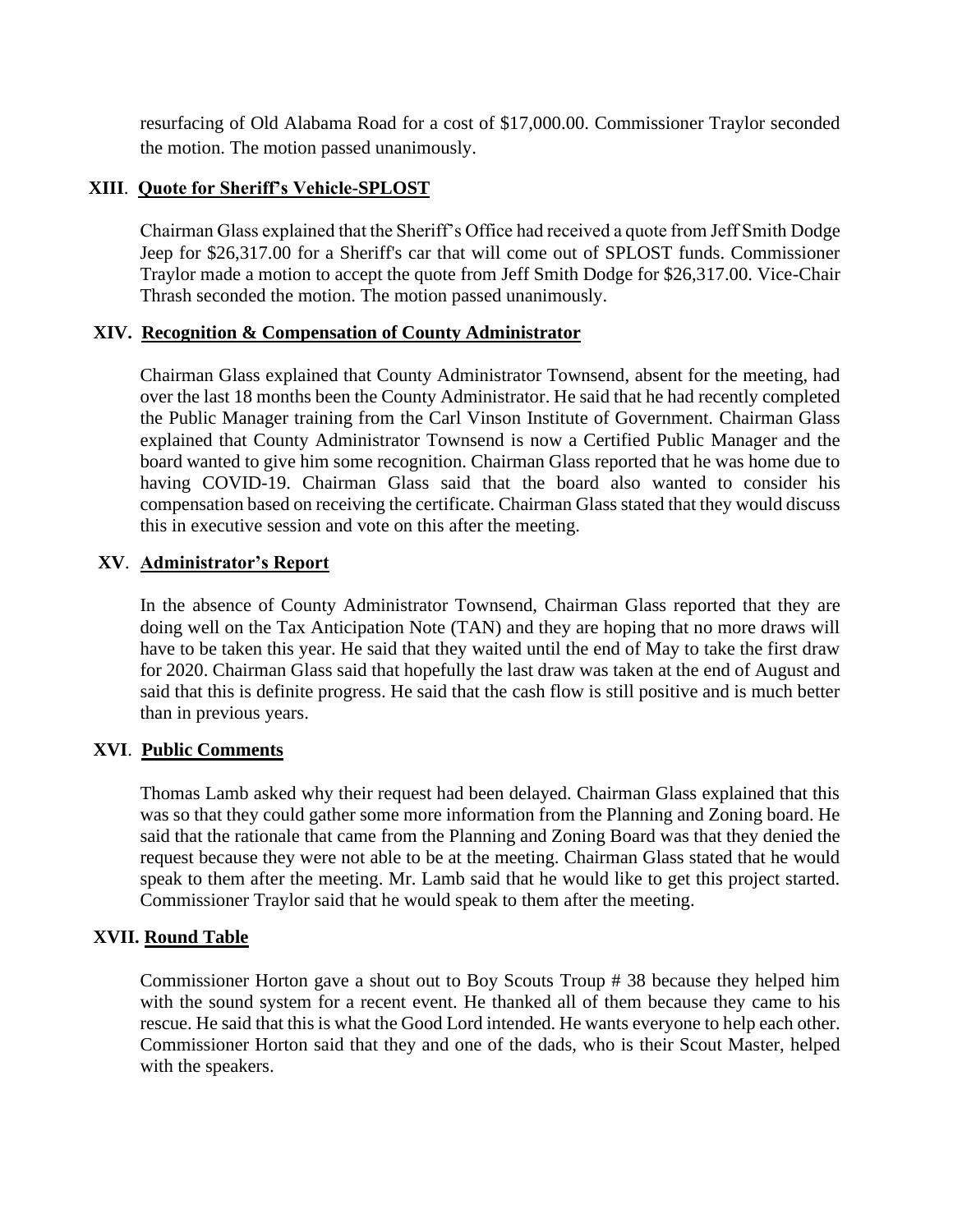Commissioner Traylor thanked all the people that came out to participate in the process of local government. He said that sometimes you do not get it exactly as you want it but that is the reason that it is local government and not State or Federal government. He said that is why they are able to hear the voices, be close to the people, and be a part of the neighborhood that they encounter. Commissioner Traylor said that he had spoken to one of the members on the Planning and Zoning board and he had mentioned how their meeting went well. Commissioner Traylor said that the Planning and Zoning board member wants to make people understand that there is an importance with this process. He said that their voices and recommendations are important even if their concerns are not the same as the Board of Commissioners. Commissioner Traylor said that he appreciates the work they do and said that the process is in place to help protect the community. He said that it may seem harsh and not what you would like to happen, but this is the beauty of local government and what they try to do.

Vice-Chair Thrash said that she appreciates what the Planning and Zoning board does and said that the communication is so much better since Planning and Community Development Director Buice has been on board. Vice-Chair Thrash also said that they need to make sure that nothing like this happens again and they are caught in the middle. Vice-Chair Thrash reported that they were successful on the Federal level and Congress did not act on increasing truck weights and lengths. She said that they dodged the bullet one more time. She said that it was a lot of work, but we were able to defeat it again.

Chairman Glass thanked everyone for coming and reminded everyone to complete the Census. He said that they still have until September  $30<sup>th</sup>$ , 2020. He said that if you have not completed it you will probably get someone knocking on your door. He said that you can still complete it online.

# **XVI. Executive Session and Adjournment**

Commissioner Horton made a motion to adjourn the Regular Business meeting at 8:55 p.m.to go into executive session. Vice-Chair Thrash seconded the motion. The motion passed unanimously. The board came out of executive session. Vice-Chair Thrash made a motion to reconvene the Regular Business meeting and Commissioner Horton seconded the motion. The motion passed unanimously. Commissioner Traylor made a motion to increase the salary of the County Administrator by 6.54 percent which is an increase of \$5,000.00 per year. Commissioner Horton seconded the motion. The motion passed unanimously. Commissioner Horton made a motion to adjourn the Regular Business meeting at approximately 9:06 p.m. Vice-Chair Thrash seconded the motion. The motion passed unanimously.

# THE LAMAR COUNTY BOARD OF COMMISSIONERS

\_\_\_\_\_\_\_\_\_\_\_\_\_\_\_\_\_\_\_\_\_\_\_\_\_\_\_\_\_\_\_\_\_\_\_\_\_\_\_\_\_\_\_\_

\_\_\_\_\_\_\_\_\_\_\_\_\_\_\_\_\_\_\_\_\_\_\_\_\_\_\_\_\_\_\_\_\_\_\_\_\_\_\_\_\_\_\_\_\_

Charles Glass, Chairman

Nancy Thrash, Vice-Chair